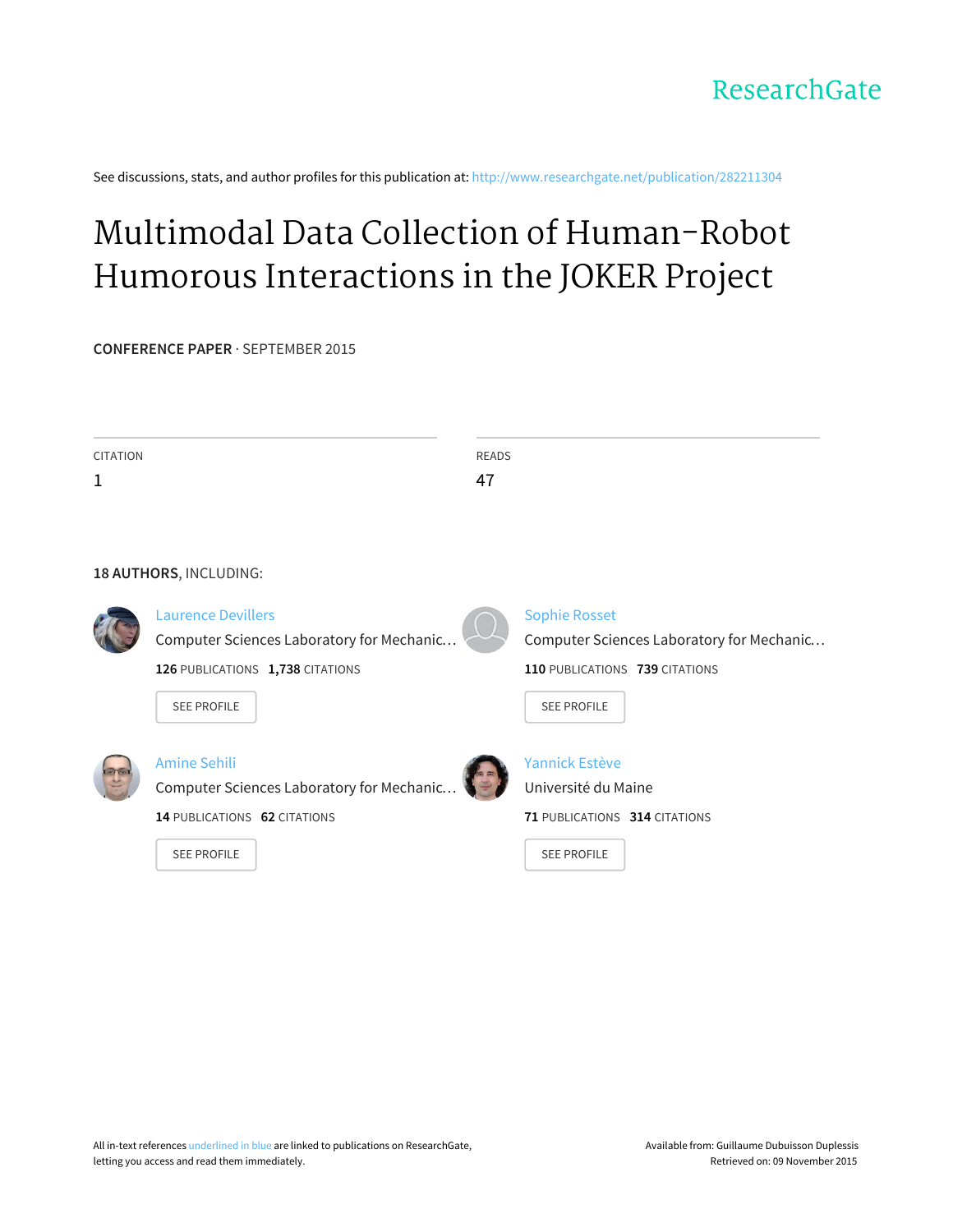## Multimodal Data Collection of Human-Robot Humorous Interactions in the JOKER Project

Laurence Devillers<sup>\*</sup> \*\*, Sophie Rosset<sup>\*</sup>, Guillaume Dubuisson Duplessis<sup>\*</sup>, Mohamed A. Sehili<sup>\*</sup>, Lucile Béchade\*<sup>||</sup>, Agnès Delaborde\*, Clément Gossart\*, Vincent Letard\*<sup>||</sup>, Fan Yang\*<sup>||</sup>, Yücel Yemez<sup>†</sup>, Bekir B. Türker<sup>†</sup>, Metin Sezgin<sup>†</sup>, Kévin El Haddad<sup>‡</sup>, Stéphane Dupont<sup>‡</sup>, Daniel Luzzati<sup>§</sup>, Yannick Estève<sup>§</sup>, Emer Gilmartin<sup>¶</sup> and Nick Campbell<sup>¶</sup>

| * LIMSI-CNRS, Paris, France                               | Koç University, Istanbul, Turkey  | <sup>3</sup> LIUM. Le Mans. France |
|-----------------------------------------------------------|-----------------------------------|------------------------------------|
| ** Université Paris 4, <sup>  </sup> Université Paris Sud | <sup>‡</sup> UMONS, Mons, Belgium | <sup>¶</sup> TCD, Dublin, Ireland  |

*Abstract*—Thanks to a remarkably great ability to show amusement and engagement, laughter is one of the most important social markers in human interactions. Laughing together can actually help to set up a positive atmosphere and favors the creation of new relationships. This paper presents a data collection of social interaction dialogs involving humor between a human participant and a robot. In this work, interaction scenarios have been designed in order to study social markers such as laughter. They have been implemented within two automatic systems developed in the JOKER project: a social dialog system using paralinguistic cues and a task-based dialog system using linguistic content. One of the major contributions of this work is to provide a context to study human laughter produced during a human-robot interaction. The collected data will be used to build a generic intelligent user interface which provides a multimodal dialog system with social communication skills including humor and other informal socially oriented behaviors. This system will emphasize the fusion of verbal and non-verbal channels for emotional and social behavior perception, interaction and generation capabilities.

*Index Terms*—Multimodal Data, Human-Robot Interaction, Humorous Robot

## I. INTRODUCTION

Our aim is to study social signals such as laughter occurring *during* multimodal social dialogs that involve humor between a human and a robot. This study is part of a longer term goal to build a generic intelligent user interface that provides a multimodal dialog system with social communication skills including humor and other informal socially oriented behaviors. To achieve these purposes, we conducted a data collection campaign with two automatic systems developed at LIMSI. This data collection implements interaction scenarios designed in order to study social markers such as laughter. This will confer us the opportunity to analyze the reaction of people with respect to the humor techniques performed by the robot.

Audiovisual databases containing laughter already exist (see [\[1\]](https://www.researchgate.net/publication/257093326_The_MAHNOB_Laughter_database?el=1_x_8&enrichId=rgreq-98d1a0a8-ae77-4ca8-a6b0-01a4347bf9e7&enrichSource=Y292ZXJQYWdlOzI4MjIxMTMwNDtBUzoyNzg5NjUyNjE0ODgxMzJAMTQ0MzUyMTkwOTgxOQ==) for a detailed review). They have been collected in the context of Human-Human interaction [\[2\],](https://www.researchgate.net/publication/222421400_Being_bored_Recognising_natural_interest_by_extensive_audiovisual_integration_for_real-life_application?el=1_x_8&enrichId=rgreq-98d1a0a8-ae77-4ca8-a6b0-01a4347bf9e7&enrichSource=Y292ZXJQYWdlOzI4MjIxMTMwNDtBUzoyNzg5NjUyNjE0ODgxMzJAMTQ0MzUyMTkwOTgxOQ==) Human-Agent interaction [\[3\],](https://www.researchgate.net/publication/224248863_The_SEMAINE_Database_Annotated_Multimodal_Records_of_Emotionally_Colored_Conversations_between_a_Person_and_a_Limited_Agent?el=1_x_8&enrichId=rgreq-98d1a0a8-ae77-4ca8-a6b0-01a4347bf9e7&enrichSource=Y292ZXJQYWdlOzI4MjIxMTMwNDtBUzoyNzg5NjUyNjE0ODgxMzJAMTQ0MzUyMTkwOTgxOQ==) multi-party meetings [\[4\],](https://www.researchgate.net/publication/37433407_The_AMI_Meeting_Corpus_a_Pre-Announcement?el=1_x_8&enrichId=rgreq-98d1a0a8-ae77-4ca8-a6b0-01a4347bf9e7&enrichSource=Y292ZXJQYWdlOzI4MjIxMTMwNDtBUzoyNzg5NjUyNjE0ODgxMzJAMTQ0MzUyMTkwOTgxOQ==) [\[5\]](https://www.researchgate.net/publication/225126709_Tools_and_Resources_for_Visualising_Conversational-Speech_Interaction?el=1_x_8&enrichId=rgreq-98d1a0a8-ae77-4ca8-a6b0-01a4347bf9e7&enrichSource=Y292ZXJQYWdlOzI4MjIxMTMwNDtBUzoyNzg5NjUyNjE0ODgxMzJAMTQ0MzUyMTkwOTgxOQ==) and laughter elicitation [\[1\].](https://www.researchgate.net/publication/257093326_The_MAHNOB_Laughter_database?el=1_x_8&enrichId=rgreq-98d1a0a8-ae77-4ca8-a6b0-01a4347bf9e7&enrichSource=Y292ZXJQYWdlOzI4MjIxMTMwNDtBUzoyNzg5NjUyNjE0ODgxMzJAMTQ0MzUyMTkwOTgxOQ==) The data collection presented in this paper differs from these efforts by collecting social signals in the context of dyadic Human-Robot humorous interaction. Spontaneous reactions of human participants have been collected via audio and video channels together with Kinect2 data.

Laughter in social interaction has been subject to study lately (e.g., see the ILHAIRE project<sup>1</sup> [6]). In particular, studies in Human-Robot social interaction have focused on the social effect of laughter produced by a robot [\[7\].](https://www.researchgate.net/publication/228699540_Laughter_in_Social_Roboticsno_laughing_matter?el=1_x_8&enrichId=rgreq-98d1a0a8-ae77-4ca8-a6b0-01a4347bf9e7&enrichSource=Y292ZXJQYWdlOzI4MjIxMTMwNDtBUzoyNzg5NjUyNjE0ODgxMzJAMTQ0MzUyMTkwOTgxOQ==) The originality of our work is to provide a very good material to study laughter produced by a human interacting with a robot in a humor context as well as to use the humor of the robot in interaction to create amusement and to engage the human in a relationship with the robot.

Humor has an important role in social relationships: from attracting in a first meeting to a long-term commitment. In new relationships, humor can be an effective way not only to attract each other, but also to overcome any awkwardness or embarrassment that arises while we get to know each other. In longer-term relationships, humor keeps a certain level of excitement, of shared pleasure. The shared humor creates a sense of intimacy and quality that is one of the founding principles of strong relationships. Laughing together allows to create a positive relationship. Humor can also help to overcome conflicts or disagreements. In summary, humor in human interactions can help to: form a stronger bond with each other, address sensitive issues, relax a situation, neutralize conflict, overcome failures, put things into perspective, be more creative.

Some of the humor mechanisms can be implemented on a machine. Humor could be used in failure situations (human or machine), to relax a situation, to help overcome these failures. Implementing a humorous behavior into humanmachine interactions can take advantage of the potential of humor in establishing social relationships. It fosters a positive and friendly environment that facilitates the interaction and can increase cooperation with the system [\[8\].](https://www.researchgate.net/publication/227555158_Conversational_Agents_and_the_Construction_of_Humorous_Acts?el=1_x_8&enrichId=rgreq-98d1a0a8-ae77-4ca8-a6b0-01a4347bf9e7&enrichSource=Y292ZXJQYWdlOzI4MjIxMTMwNDtBUzoyNzg5NjUyNjE0ODgxMzJAMTQ0MzUyMTkwOTgxOQ==) Humorous comments from a computer encourage people to make more sociable comments, and to joke back more [\[9\].](https://www.researchgate.net/publication/232282350_Effects_of_Humor_in_Task-Oriented_Human-Computer_Interaction_and_Computer-Mediated_Communication_A_Direct_Test_of_SRCT_Theory?el=1_x_8&enrichId=rgreq-98d1a0a8-ae77-4ca8-a6b0-01a4347bf9e7&enrichSource=Y292ZXJQYWdlOzI4MjIxMTMwNDtBUzoyNzg5NjUyNjE0ODgxMzJAMTQ0MzUyMTkwOTgxOQ==) It can also enhance the flow of interaction especially in conflicting and ambiguous situations [10]. But conversational joking has been described

1 ILHAIRE project: http://www.ilhaire.eu/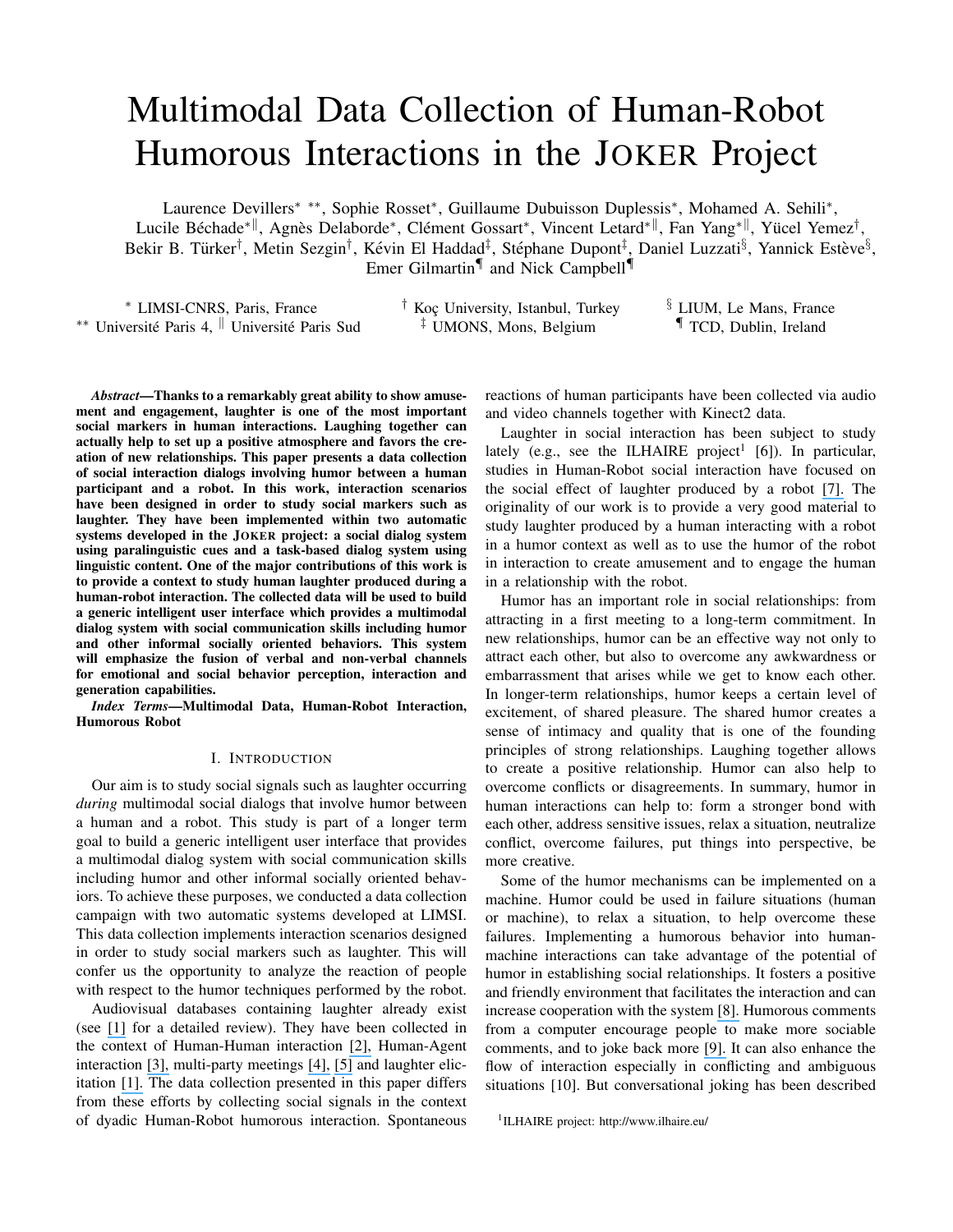both as conducive and aggressive to rapport, provoking agreement of the hearer as well as shock or indignation [\[11\].](https://www.researchgate.net/publication/222585327_Issues_in_Conversational_Joking?el=1_x_8&enrichId=rgreq-98d1a0a8-ae77-4ca8-a6b0-01a4347bf9e7&enrichSource=Y292ZXJQYWdlOzI4MjIxMTMwNDtBUzoyNzg5NjUyNjE0ODgxMzJAMTQ0MzUyMTkwOTgxOQ==)

Evaluation of the relationship between user and system should be multi-faceted. A promising paradigm for evaluation of human-machine relationship is based on Communication Accommodation Theory, viewing relationship as the set of collaborative tasks participants are willing to engage in at any given time and thus as the level to which participants will accommodate each other [\[12\].](https://www.researchgate.net/publication/262243520_Empirical_validation_of_an_accommodation_theory-based_model_of_user-agent_relationship?el=1_x_8&enrichId=rgreq-98d1a0a8-ae77-4ca8-a6b0-01a4347bf9e7&enrichSource=Y292ZXJQYWdlOzI4MjIxMTMwNDtBUzoyNzg5NjUyNjE0ODgxMzJAMTQ0MzUyMTkwOTgxOQ==) It is proposed to use a similar methodology for evaluation in the JOKER project, using verbal, nonverbal behavior and contextual information. Automatic detection of engagement [13] will be tested in this project by combining several measures such as the number of laughter or of smiles, the positive emotion in the dialog. In this paper, we evaluate the interaction between subjects and the robot using questionnaires.

In this paper, section II presents work related to the design of multimodal social dialogue systems involving social signals such as laughter. Section III concerns the JOKER system and presents the multimodal data collection involving *automatic dialog systems* exhibiting the following features: emotion detection, dynamic user profile, generation system, synthesis through the Nao robot (speech, laugh, movement), database of jokes and knowledge about the cuisine domains, humor strategies, a system-directed dialog manager based on paralinguistic cues, and a dialog manager based on an interactive question answering (QA) approach. Section IV is devoted to the collection of multimodal data (audio, video, Kinect2) with three socially-oriented behavior scenarios in French language. Section V describes the first data analyses involving laughter and satisfaction of dialogue participants. Section VII concludes this paper and presents perspectives.

#### II. RELATED WORK

There exist many user interfaces providing a multimodal dialog system involving social communication capabilities (e.g., Semaine [14], Herme [\[15\]\).](https://www.researchgate.net/publication/259624757_Herme_Yet_Another_Interactive_Conversational_Robot?el=1_x_8&enrichId=rgreq-98d1a0a8-ae77-4ca8-a6b0-01a4347bf9e7&enrichSource=Y292ZXJQYWdlOzI4MjIxMTMwNDtBUzoyNzg5NjUyNjE0ODgxMzJAMTQ0MzUyMTkwOTgxOQ==) In recent work, a small scale "chatty" robot controlled by a human operator successfully engaged members of the public in social talk consisting of a series of two or three-turn exchanges. These exchanges incorporate short friendly jibes, more traditional "call and respond" jokes or riddles, and naturalistic feedback expressions such as "oh" and "really", which, along with naturalistic timing provided by the robot operator, give the impression of copresence and sociability on the part of the system [16].

A multimodal social dialogue system requires robust detection of non-verbal language. Recent work have demonstrated such capabilities in terms of detection of emotions in audio [\[17\],](https://www.researchgate.net/publication/276118955_Inference_of_Human_Beings_Emotional_States_from_Speech_in_HumanRobot_Interactions?el=1_x_8&enrichId=rgreq-98d1a0a8-ae77-4ca8-a6b0-01a4347bf9e7&enrichSource=Y292ZXJQYWdlOzI4MjIxMTMwNDtBUzoyNzg5NjUyNjE0ODgxMzJAMTQ0MzUyMTkwOTgxOQ==) detection of laughter [\[18\]–\[20\]](https://www.researchgate.net/publication/221487656_Automatic_laughter_detection_using_neural_networks?el=1_x_8&enrichId=rgreq-98d1a0a8-ae77-4ca8-a6b0-01a4347bf9e7&enrichSource=Y292ZXJQYWdlOzI4MjIxMTMwNDtBUzoyNzg5NjUyNjE0ODgxMzJAMTQ0MzUyMTkwOTgxOQ==) and detection of affect bursts, over audio and visual channels [21], [\[22\].](https://www.researchgate.net/publication/269303273_Affect_burst_recognition_using_multi-modal_cues?el=1_x_8&enrichId=rgreq-98d1a0a8-ae77-4ca8-a6b0-01a4347bf9e7&enrichSource=Y292ZXJQYWdlOzI4MjIxMTMwNDtBUzoyNzg5NjUyNjE0ODgxMzJAMTQ0MzUyMTkwOTgxOQ==) In addition to non-verbal language, a social system can benefit from robust module for verbal language such as automatic speech recognition systems (see, e.g., [\[23\]\).](https://www.researchgate.net/publication/274192113_LIUM_and_CRIM_ASR_System_Combination_for_the_REPERE_Evaluation_Campaign?el=1_x_8&enrichId=rgreq-98d1a0a8-ae77-4ca8-a6b0-01a4347bf9e7&enrichSource=Y292ZXJQYWdlOzI4MjIxMTMwNDtBUzoyNzg5NjUyNjE0ODgxMzJAMTQ0MzUyMTkwOTgxOQ==)

Social interactions require social understanding (planning ahead and dealing with new circumstances, anticipating the mental state of another person). Recent work highlights user



Figure 1. Architecture of the JOKER system.

models that allow the system to adapt its behavior by taking into consideration the user's personality, the user's interactional behavior (liking, dominance, familiarity) and the user's profile (age range, social hierarchy and relation) [\[24\].](https://www.researchgate.net/publication/247925767_Use_of_nonverbal_speech_cues_in_social_interaction_between_human_and_robot_emotional_and_interactional_markers?el=1_x_8&enrichId=rgreq-98d1a0a8-ae77-4ca8-a6b0-01a4347bf9e7&enrichSource=Y292ZXJQYWdlOzI4MjIxMTMwNDtBUzoyNzg5NjUyNjE0ODgxMzJAMTQ0MzUyMTkwOTgxOQ==)

Enhancing the repertoire of expressive and affective vocalizations that a social robot is able to generate is crucial for increasing its versatility and believability. Within the scope of humor and amusement, smile and laughter are indeed very relevant. They also affect speech production. Current research hence cover the generation of isolated laughter [\[25\],](https://www.researchgate.net/publication/260789761_Arousal-Driven_Synthesis_of_Laughter?el=1_x_8&enrichId=rgreq-98d1a0a8-ae77-4ca8-a6b0-01a4347bf9e7&enrichSource=Y292ZXJQYWdlOzI4MjIxMTMwNDtBUzoyNzg5NjUyNjE0ODgxMzJAMTQ0MzUyMTkwOTgxOQ==) as well as the generation of amused voice, colored by smile or laughter [\[26\].](https://www.researchgate.net/publication/274314714_Speech-Laughs_an_HMM-based_Approach_for_Amused_Speech_Synthesis?el=1_x_8&enrichId=rgreq-98d1a0a8-ae77-4ca8-a6b0-01a4347bf9e7&enrichSource=Y292ZXJQYWdlOzI4MjIxMTMwNDtBUzoyNzg5NjUyNjE0ODgxMzJAMTQ0MzUyMTkwOTgxOQ==)

## III. JOKER SYSTEM

## *A. Description*

This work aims at building a generic intelligent user interface which provides a multimodal dialog system with social communication skills including humor and other informal socially oriented behaviors. This system will emphasize the fusion of verbal and non-verbal channels for emotional and social behavior perception, interaction and generation capabilities. It is also meant to run in real-time and to include a robust perception module (that perceives the user's voice, emotion, head orientation, facial expression and gaze), a rich social interaction module (to model the user and the context with long-term memories), an automatic speech recognition module, and a generation and synthesis module to maintain social engagement with the user. Laughter and social markers will particularly be used to build a dynamic user profile and to measure their engagement. Ultimately, this platform will be advantageously used to explore advanced dialogs involving complex social behaviors in order to create a long-term social relationship.

## *B. Architecture*

The JOKER system aims at the fusion of paralinguistic and linguistic cues both in perception and generation, in the context of a social dialog involving humor. The envisioned architecture for the JOKER system is depicted in figure 1.

This system operates on multimodal inputs, and plans to take simultaneously into account audio, video and kinect2 data. Paralinguistic and linguistic cues are exploited by two specific dialog managers that update a *shared* dialog context.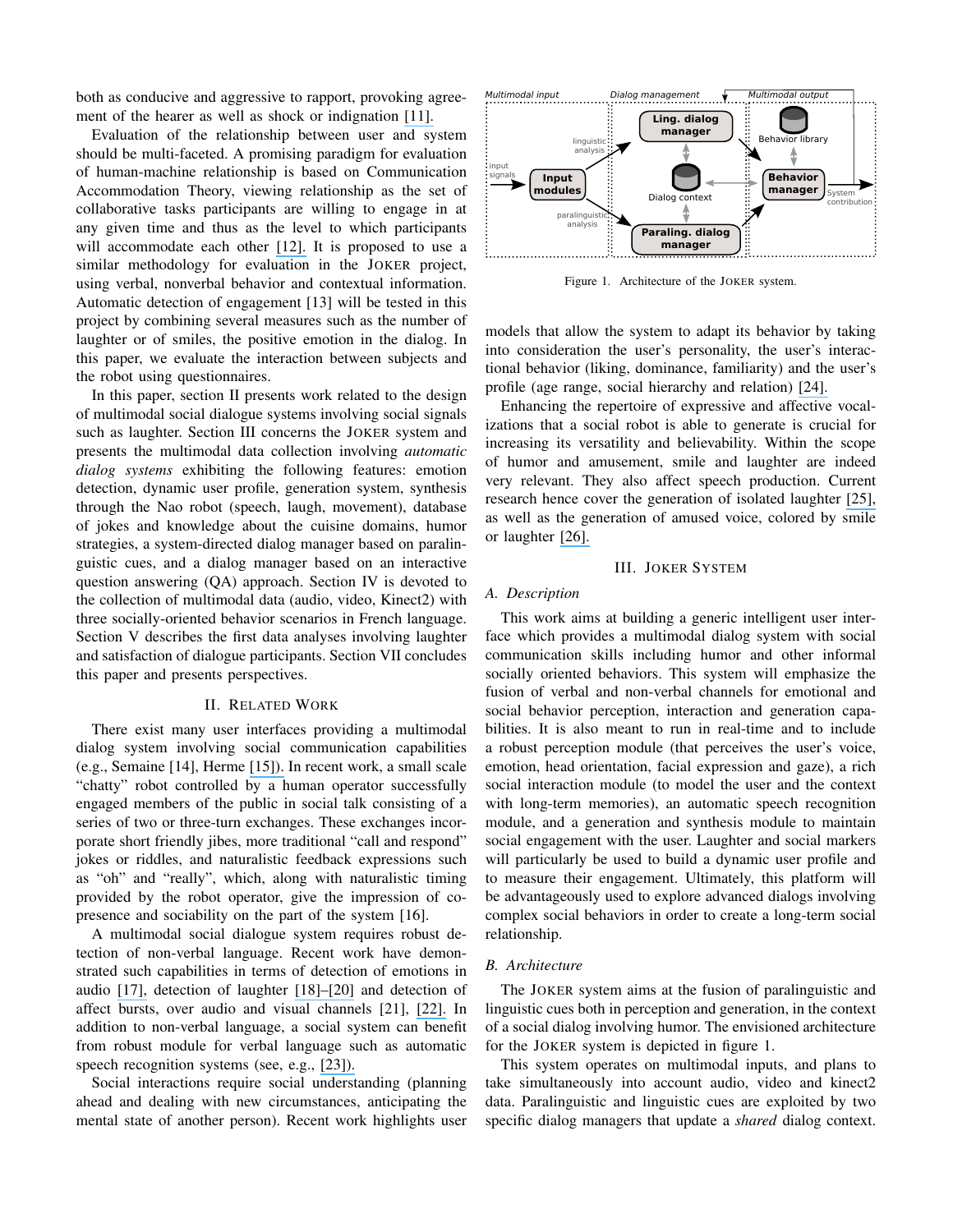This context contains key elements to interpret the communicative behavior of the human participant and to generate an appropriate reaction. First, it includes a dialog history that represents the current dialog structure in terms of lexical, semantic and pragmatic aspects (it contains, e.g., the dialog history). Next, it features a dynamic profile of the human dialog participant and an affective interaction monitoring module. Rich user models consider the user's personality (extroversion, optimism, self-confidence, and emotionality dimensions), the user's interactional behavior (liking, dominance, trust) and the user's profile (age range, social hierarchy and relation) to dynamically interpret multimodal cues on emotion and social dimensions during interactions.

Dialog managers take advantages of humor strategies (cf. section IV-A) in response to various stimuli. The paralinguistic one manages the behavior of the system in response to emotional and affect bursts stimuli. The linguistic one deals with lexical and semantic cues to provide an adequate response of the system.

Eventually, the behavior manager is in charge of the communicative behavior of the JOKER system. First, it orchestrates the contributions coming from both dialog managers by selecting the action to perform. Then, it generates a multimodal contribution of the system in terms of speech, affect burst, movements and eye color. Eventually, it activates a multimodal action scheduler that realizes the output of the system through the Nao robot.

## *C. Automatic Data Collection Systems*

Three systems have been used for the data collection (one fully automatic system, one semi-automatic and one Wizard of Oz). They have been designed to explore essential and complementary aspects of the JOKER system in terms of paralinguistic/linguistic inputs and humor strategies. These systems were developed to collect rich and varied multimodal data. In this social interaction context involving humor, we are chiefly interested in the contextual occurrence of laughter.

*1) Paralinguistic System:* The first system focuses on the paralinguistic aspect of the JOKER system. It is fully automatic and features an emotion detection module based on audio [\[17\],](https://www.researchgate.net/publication/276118955_Inference_of_Human_Beings_Emotional_States_from_Speech_in_HumanRobot_Interactions?el=1_x_8&enrichId=rgreq-98d1a0a8-ae77-4ca8-a6b0-01a4347bf9e7&enrichSource=Y292ZXJQYWdlOzI4MjIxMTMwNDtBUzoyNzg5NjUyNjE0ODgxMzJAMTQ0MzUyMTkwOTgxOQ==) a dynamic user model [\[24\],](https://www.researchgate.net/publication/247925767_Use_of_nonverbal_speech_cues_in_social_interaction_between_human_and_robot_emotional_and_interactional_markers?el=1_x_8&enrichId=rgreq-98d1a0a8-ae77-4ca8-a6b0-01a4347bf9e7&enrichSource=Y292ZXJQYWdlOzI4MjIxMTMwNDtBUzoyNzg5NjUyNjE0ODgxMzJAMTQ0MzUyMTkwOTgxOQ==) and a finite-state based dialogue manager. It involves a social interaction dialog that adapts the telling of riddles to some aspects of the user model. This model consists of two representations: interactional (user's attitude towards the robot) and emotional (user's affective tendencies in the course of the interaction). Its dimensions are automatically updated thanks to a decision system, which relies on data transmitted by the emotion detection module and the dialogue manager. For example, the overall expressiveness of the user is computed according to the strength of the emotions expressed by the user, and the duration of his or her speech. The update of the dimensions is based on expert boolean and fuzzy rules [\[24\],](https://www.researchgate.net/publication/247925767_Use_of_nonverbal_speech_cues_in_social_interaction_between_human_and_robot_emotional_and_interactional_markers?el=1_x_8&enrichId=rgreq-98d1a0a8-ae77-4ca8-a6b0-01a4347bf9e7&enrichSource=Y292ZXJQYWdlOzI4MjIxMTMwNDtBUzoyNzg5NjUyNjE0ODgxMzJAMTQ0MzUyMTkwOTgxOQ==) which drive the computation of each dimension's score. In the JOKER system, the interactional dimensions of the profile endows the robot with a comprehension of the user's receptiveness to humor before selecting a behavior. Future

works will also merge the emotional profile dimensions for the selection of the robot's behavior.

*2) Linguistic System:* The second system is semi-automatic and explores the linguistic aspect of the JOKER system in the context of the "discover my favorite dish" challenge offered to the dialogue participant (cf. section IV-A). It includes a question-answering system adapted to the culinary challenge similar to the open-domain dialogue system RITEL [\[27\],](https://www.researchgate.net/publication/221490518_Handling_speech_input_in_the_ritel_QA_dialogue_system?el=1_x_8&enrichId=rgreq-98d1a0a8-ae77-4ca8-a6b0-01a4347bf9e7&enrichSource=Y292ZXJQYWdlOzI4MjIxMTMwNDtBUzoyNzg5NjUyNjE0ODgxMzJAMTQ0MzUyMTkwOTgxOQ==) a natural language generation system, and a database of recipes and ingredients automatically crawled from the web. Due to the poor availability of French resources to build an automatic speech recognition (ASR) system adapted to this task, speech recognition has been carried out manually. A human operator has typed utterances produced by the participant. Therefore, the system is automatic except for the speech recognition process. One goal of this data collection is to overcome the lack of such ASR.

*3) Wizard of Oz:* The third system is a Wizard of Oz dedicated to social dialog via the Nao robot, featuring all the humorous capabilities that we have currently designed (developed in section IV-A). It consists in a software with a graphic user interface remotely controlled by a human operator. It is configured by a predefined dialog tree that specifies the text utterances, gestures and laughter that can be selected to be executed by Nao. At each node, the operator chooses the next node of dialogue to visit according to the human dialogue participant's reaction.

#### IV. DATA COLLECTION PROTOCOL

## *A. Humor Capabilities*

Three main techniques can intervene into our data collection scenarios in order to generate laughter (and other social signals) in reaction to humor: riddle, challenge and punctual interventions.

*1) Riddles:* The JOKER system keeps the social interaction entertaining by telling riddles. Its riddles follow a common structure. First, the system asks a question forming the riddle. Riddles are made so that the answer is not expected to be found. Then, the human dialog participant reacts to the riddle, for instance by suggesting an answer. Finally, the JOKER system provides the right answer and makes a positive or negative comment about the previous human contribution (cf. section IV-A3). The riddle database can be divided into four categories (examples are adapted in English): (i) social humor (socially acceptable riddle, e.g., "– Why did the tomato blush? – Because it saw the salad dressing."), (ii) absurd humor (riddle based on incongruous humor, e.g., "– How do you know there's been an elephant in the fridge? – Footprints in the butter."), (iii) serious riddles (challenging questions about well-known quotations of writers, e.g., "– Who wrote 'All the world's a stage and all the men and women are merely players'? – The answer is: William Shakespeare."), and (iv) culinary riddle (questions about idioms made on food or cooking, e.g., "– What expression about baked goods means the best ever? – The answer is: 'The greatest thing since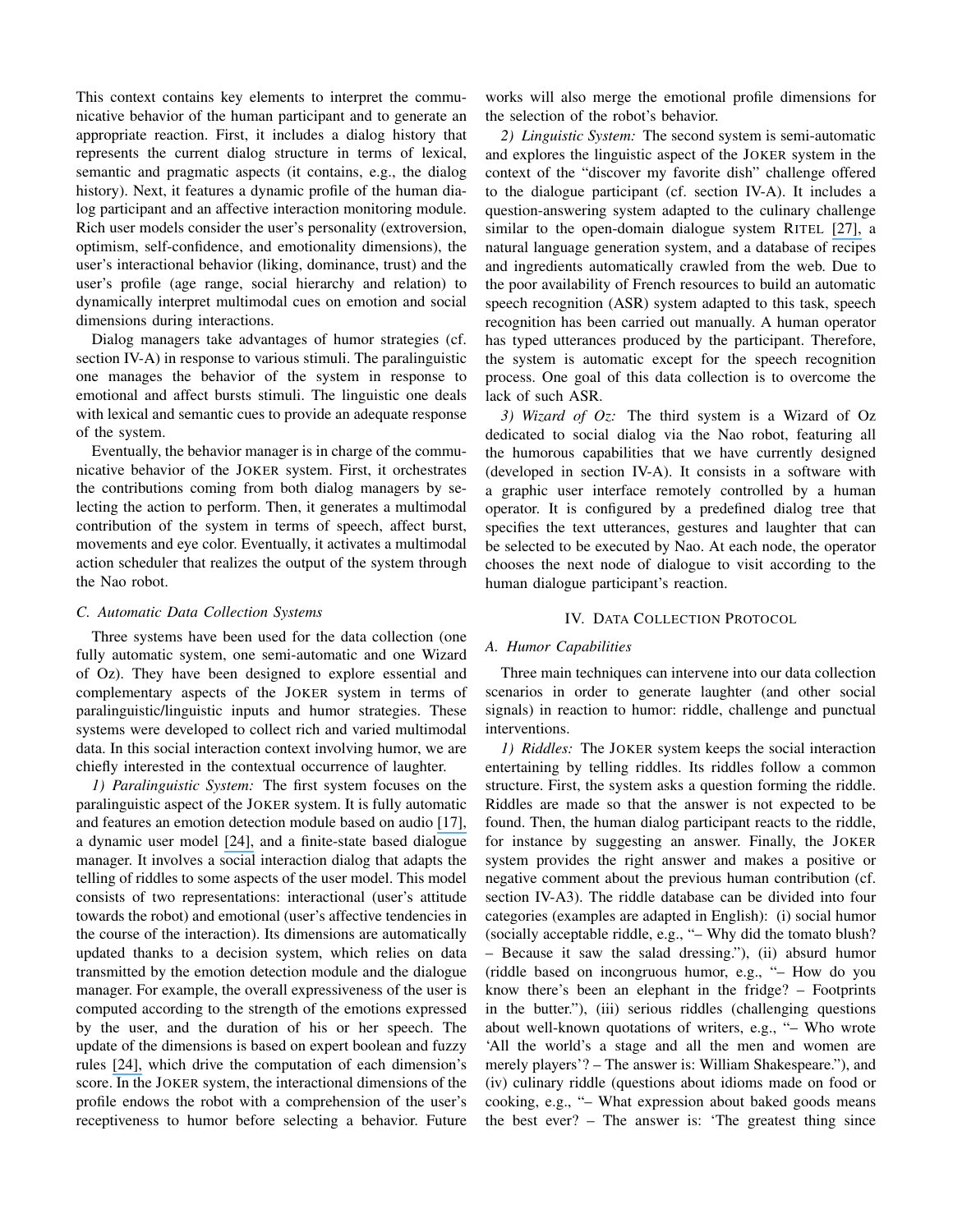sliced bread.'"). Our database contains approximately 20 items uniformly distributed over the categories.

*2) Culinary challenges:* The JOKER system keeps the interaction entertaining by initiating culinary-related challenges. At the moment, we have implemented the "discover my favorite dish" challenge. It consists in the robot asking the human dialog participant to guess a recipe name. The human is expected to suggest recipes, or to ask culinary-related questions (e.g., about ingredients). The system evaluates the human contributions and reacts accordingly by including stimulating food-related interventions (e.g., "You are going to find the solution. It is as easy as pie!", "This recipe is not my cup of tea.").

The main semantic domain chosen within this challenge is food and recipes. Different kinds of data were considered: many recipes in order to represent the domain (consisting of a title, ingredients, preparation and cooking times, and a description of steps to follow), and a list of ingredients along with information about their nature (e.g., meat, fish, fruit, vegetable, cheese). Database of recipes and ingredients was automatically constituted by crawling websites. It contains more than 63000 recipes and 2000 ingredients.

*3) Punctual interventions and teasing:* The JOKER system brings about humorous situations by producing unexpected and judicious dialog contributions in order to generate laughter. They take the form of food-related puns, funny short stories, well-known idiomatic expressions, or laughter. These contributions are selected by taking into account the human participant profile (emotional state, attitude towards the robot), and the dialog history and context (e.g., after a human contribution during a challenge, after revealing the solution of a riddle).

The French language has many metaphorical idioms involving food or cooking (e.g., in English, "As easy as apple pie", "It's a piece of cake"). We constituted a playful set of vocabulary made of metaphoric collocations on food (approx. 50 items). These metaphoric idioms make it possible to create puns related to food in order to extend the humorous capabilities of the robot.

The JOKER system also produces positive or negative comments about the participant or about itself. They mainly take place after revealing the answer of a riddle. They consist in: (i) positive comments about the human (congratulations or encouragement, e.g., "You're doing really well! Congratulations!"), (ii) negative comments about the human (gentle critics and teasing about how simple the question was or why the participant was not able to answer it, e.g., "A child could answer that!"), (iii) positive comments about itself (self-enhancing sentences, e.g., "My chipsets are much more effective than a traditional brain!"), and (iv) negative comments about itself (self-depreciating sentences, e.g., "I'm not very strong, look at my muscles.").

Finally, the JOKER system generates laughter at given times of the interaction: after telling a humorous contribution (e.g., after a riddle, a short story) and to alleviate the effect of negative comments about the human participant.

## *B. Conversational Scenarios*

Each data collection system displays a subset (if not all) of the previously described humor capabilities.

System 1 (paralinguistic) implements a social dialog in which the system automatically adapts the telling of riddles to the dynamic user profile. The interaction starts with a greeting phase in which Nao presents itself. Next, the robot proposes the telling of a riddle adapted to the detected emotional state of the human. Then, the behavior of the system depends on the receptiveness of the human to the contributions of the robot. Positive reactions lead to more riddles and funny short stories, whereas repeated negative reactions drive the dialog to a rapid end. In the end, the system closes the interaction by drawing a conclusion about the perceived reactions from the human (e.g., "I am very glad you like humor produced by a robot."). This system features the following humor capabilities: riddles, positive and negative comments, funny short stories, and laughter.

System 2 (linguistic) interacts with the human dialogue participant in the context of the "discover Nao favorite dish" challenge. Interaction comes down to the following structure: (i) greeting phase, (ii) challenge, and (iii) closing phase. This system exhibits the culinary challenge, food-related puns and idioms capabilities.

Eventually, system 3 (Woz) displays all the humor categories by seamlessly combining the scenarios of the two first systems. It starts with the culinary challenge featured in system 2, and then continues with some riddles following a structure similar to the scenario of system 1. This system contains more than 230 specified sentences.

## V. CORPUS DESCRIPTION

## *A. Experimentation Setup*

This experiment took place in the cafeteria of the LIMSI. Volunteers were seated facing the Nao robot (at around one meter from it). A webcam was placed in front of participant from a distance about one meter at theirs eyes level height. A Microsoft's Kinect2 was placed just under the webcam. Beside the webcam, a panoramic camera has been placed at 45 degrees on the right side of the participant from a distance about 3 meters to take a global vision of the experiment.

Volunteers interacted with the three systems in the following order: (1) system 1 (paralinguistic, automatic), (2) system 2 (linguistic, semi-automatic), and (3) system 3 (Woz). Between each system, participant were asked to fill satisfaction questionnaires. Before entering the social dialogue, system 1 was used to perform a pre-test as a game where the system asked the human participant to play some emotion (e.g., "Please, say something joyfully!"), and then told him what it recognized (e.g., "I have detected joy in your contribution."). This pretest was done to expose to the human the emotional detection capabilities of the system. A full interaction session lasted approximately 30min per participant.

All participants were volunteers working at the LIMSI laboratory, and French speaking. We recorded 37 participants (62%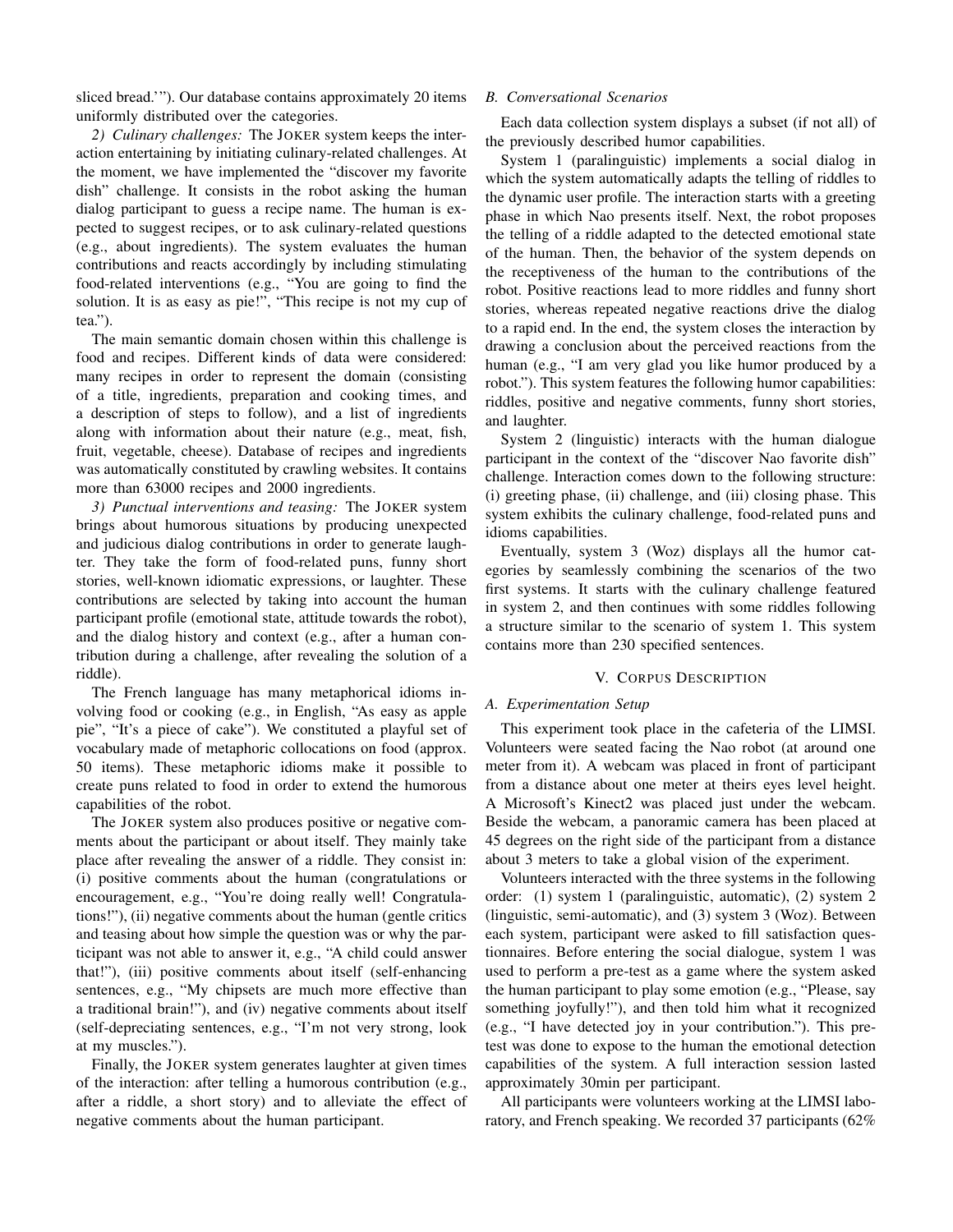Table I DURATION OF THE COLLECTED DATA PER SYSTEMS.  $\sigma$  is the standard DEVIATION.

|          | System 1<br>(Automatic) | System 2         | System 3   | Total      |
|----------|-------------------------|------------------|------------|------------|
|          |                         | (Semi-auto.)     | (Woz)      |            |
| total    | 3h 12m 32s              | $1h$ $25m$ $20s$ | 3h 20m 57s | 7h 58m 50s |
| average  | $5m$ 12s                | $2m$ 18s         | 5m25s      | $3m$ 14s   |
| $\sigma$ | 26s                     | 55s              | $1m$ 00s   | $1m$ 28s   |

male, 38% female). The average age of the participants is 35.1 (standard deviation: 11.97; min: 21; max: 62). Volunteers were asked to fill a personality questionnaire (OCEAN [28]) and the Sense of Humor Scale (SHS) questionnaire [29]. In this experiment, participants SHS score range from 72 to 145 (mean: 108.87, standard deviation : 22.38).

## *B. Collected Data*

For each participant, three kinds of data have been collected: audio, video and kinect2.

*1) Audio:* A high-quality AKG Lavalier microphone has been used for audio data acquisition. The acquired data consist of audio tracks of 16kHz for the automatic part (recorded internally by the system) and 44.1kHz for the Woz and the semi-automatic system (recorded using Audacity). Each audio track represents one single interaction between a subject and the robot. Although the microphone was fixed on the subject's clothes, the relatively small distance between the two interlocutors allowed for a good capture of the robot's utterances, laughter and other sounds.

*2) Video:* A logitech HD Pro C920 Webcam has been used for facial and shoulder image recording. The experiment has been recorded using H.264 codex in 720p image quality with 30 frames per second and 16 kHz processed audio. The webcam image focused on the facial details which will be investigated for attention detection and facial expression recognition. Beside the webcam, a panoramic video has been recorded with a Sony HDR-CX410 digital video camera in 1080p image quality with 25 frames per second using H.264 codex and in 16 kHz processed audio from 5.1 channels buildin microphones.

*3) Kinect2:* Microsoft Kinect2 was used to capture facial features and upper-body gestures. Using Kinect2, we have recorded low level streams, namely, video and depths frames (rgb-d) at 30 frames per second and 16 kHz processed audio. Kinect proprietary software development kit also provides high level streams such as body skeletons, facial animations parameters and facial features which are also recorded and stored. Details of these features can be found at the Microsoft website [30].

*4) Synthesis:* Table I presents the recording durations for each system. All in all, we recorded approximately 8 hours of data for each kind of input (audio, video, and kinect2). Duration reported for the system 1 includes both the pre-test and the social dialogue. The social dialogue alone accounts for 1h 30min 5s of recording (average: 2min 26s; standard

deviation: 14s). Unsurprisingly, an average duration of interaction with the system 3 is superior to the average durations with system 1 or system 2 (because of its inclusion of both riddles and culinary challenge).

## VI. PRELIMINARY RESULTS

## *A. Examples from the Corpus*

We now present some transcribed and translated examples from the collected corpus that show how the humor capabilities of the JOKER system provide a context to study the occurrence of different kinds of laughter. By no means should these examples be taken as an exhaustive list.

Naturally, we have observed *spontaneous laughter* generated by a joke that has genuinely been found funny, e.g. ("N" stands for "Nao", "P" for "Participant"):

- N: This reminds me of an anecdote: to fall asleep, a sheep can only count on itself.
- P: [laugh] Nice one! [laugh]

In this example, Nao has detected that the human participant likes its humor. As a consequence, it chooses to tell a joke (here, a funny short story). The human participant reacts with a spontaneous laughter and a comment showing his appreciation of the joke. Spontaneous laughter can also be triggered by an unexpected intervention from Nao such as a positive comment. We have observed such occurrences after comment like "You look radiant!".

We also observed *politeness laughter* in the context of a riddle that has not been found as funny as intended, e.g., after an absurd one:

- N: Why are there no more "mammoths"?
- P: *(pause)* euh *(pause)* I have to admit that I have no idea!
- N: Well, the answer was: because there are no more "papoths"! [laugh]
- P: [laugh] OK, thank you for the riddle. [laugh]

Laughter from the human participant is first triggered by mimicry (following the laughter generated by Nao), and then maintained by politeness as shown by the thanks.

Eventually, we have also observed *mitigation laughter* in the context of a negative comment, which aims at alleviating the negative content of an utterance, e.g.:

- N: Even my little sister would have succeeded! [laugh]
- P: Well... good thing I am not your sister! [laugh]

Here, the human participant reacts to a negative comment from Nao by another negative comment, and ends it with a mitigation laughter.

## *B. Study of Satisfaction Questionnaires*

Satisfaction questionnaires consisted of closed-ended question about the system, the interaction and the human participant. They were filled by the participants immediately after an interaction with a data collection system. Participants thus filled three satisfaction questionnaire (one for each system).

Participants were asked to answer a question about the nature of the system they had just been interacting with: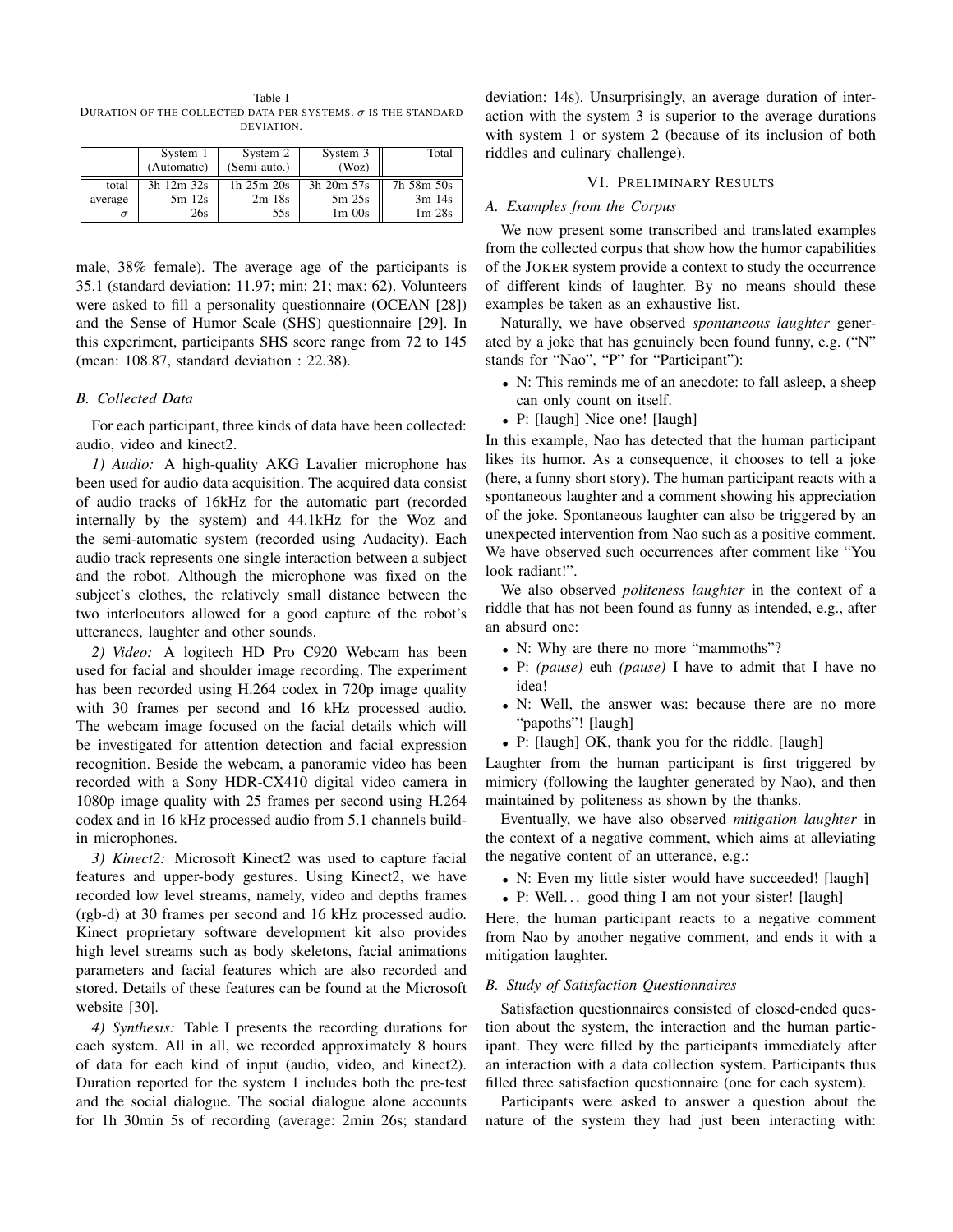

Figure 2. Distribution of the answers of the participants to the question "Did you have any desire to talk to the robot?" over the three systems. From 1 ("Strongly disagree") to 5 ("Strongly agree").

"According to you, was the system *automatic*, *semi-automatic* or *manually directed*?". For each system, the majority of participants identified its right nature: 60% of participants have considered the first system to be fully automatic, 50% have identified the second system to be semi-automatic, and 48% of participants have selected a directed system for the Woz. These results can be explained by the fact that the participants are used to interact with such systems.

Next questions relate to an assessment of the satisfaction of the interaction with the robot, amusement on the interaction, desire to talk to the robot and the adaptation of the system to the participant using a Likert scale of 5 points. We report here the results for each system in a triplet (system 1,system 2,system 3) (from "1: Strongly disagree" to "5: Strongly agree").

- "Did you like the interaction with the robot?" (mode:  $(4, 4, 4)$ ; median: $(4, 4, 4)$ )
- "Were you amused?" (mode:  $(4, 5, 4)$ ; median:  $(4, 4, 4)$ )
- "Did you have any desire to talk to the robot?" (mode:  $(4, 4, 4)$ ; median: $(4, 4, 4)$ )
- "Did the robot adapt itself to you?" (mode:  $(4,3,4)$ ; median:  $(3, 3, 4)$ )

Overall, for the three systems, participants have considered themselves amused and satisfied by the interactions. They globally think that systems have adaptation capabilities. Participants have felt a desire to talk to the robot as shown by the detailed results presented on figure 2. Notably, this desire kept increasing over the interactions: the overall distribution of agreements  $(> 3)$  increases from session 1 and 2, and then it plateaus between session 2 and 3.

Participants were asked to evaluate the attitude of the robot using a Likert scale of 5 points: "According to you, the attitude of the robot was . . . "

- ... friendly (from "1: Friendly" to "5: Hostile"): mode: $(1, 1, 1)$ ; median:  $(1, 2, 1)$ .
- ... submissive (from "1: Submissive" to "5: Dominant"): mode: $(4, 3, 3)$ ; median:  $(4, 3, 3)$ .

Participants have globally considered the robot as being very friendly over the sessions. Further study should be considered to clearly distinguish what part of this result can be attributed to Nao in itself (shape, voice, etc.) and to the interaction. On the other hand, the robot have been mainly evaluated as neither submissive nor hostile. The fact that the robot lead the interaction obviously contributed to not being viewed as submissive. In particular, the robot was not found to be hostile despite its teasing interventions. All in all, these results seems consistent with the fact that participants reported being satisfied with the interactions and generally amused.

Eventually, participants were asked to assess their own attitude. For the three systems, participants have clearly disagreed with the negative adjectives ("hurt", "embarrassed") and have agreed with the positive ones ("amused", "confident").

#### VII. CONCLUSION AND FUTURE WORK

In this paper, we have described a multimodal data collection involving two automatic systems in the context of social dialog exhibiting humor between a human and a robot. We collected 8 hours of audio, video and kinect2 data of social interaction. Interactions with the systems have largely been rated by the participants as satisfying and amusing. We have presented and implemented a rich set of humorous techniques (riddles, punctual interventions, soft teasing, culinary challenges) deployed by the systems to elicit reactions such as laughter from the human dialog participant. We have shown how these humor strategies provide a *context* to study laughter occurring *in* social interaction dialogs. We have presented an architecture of a future generic intelligent user interface providing a multimodal dialog system with social communication skills including humor and other informal socially oriented behaviors. Design of this system will take advantage of the collected data to build robust perception module, a social interaction module modeling user and context with long-term memories, an automatic speech recognition system, and a generation and synthesis module for maintaining social engagement with the user.

This work raises interesting perspectives. First, it consists in performing a quantitative study of laughter contextualized in the presented framework. As stated in the introduction, we more generally intend to evaluate the user-robot relationship as well as user engagement by combining verbal and nonverbal behaviour and contextual information. Next, we are currently planning two new data collection with two well-defined goals. One will take place with an adapted version of the presented system in English. We hope to use the collected data to perform a multi-cultural comparative study of social interaction involving humor with a robot. The other data collection will involve the same participants as the data collection presented in this paper, and aims at studying the impact of a long-term relationship between the human participant and a robot. To that end, we are going to integrate a memory into the JOKER system including static knowledge about the participant (e.g., name, age) and carefully selected significant events from the previous interaction (e.g., an especially appreciated joke type).